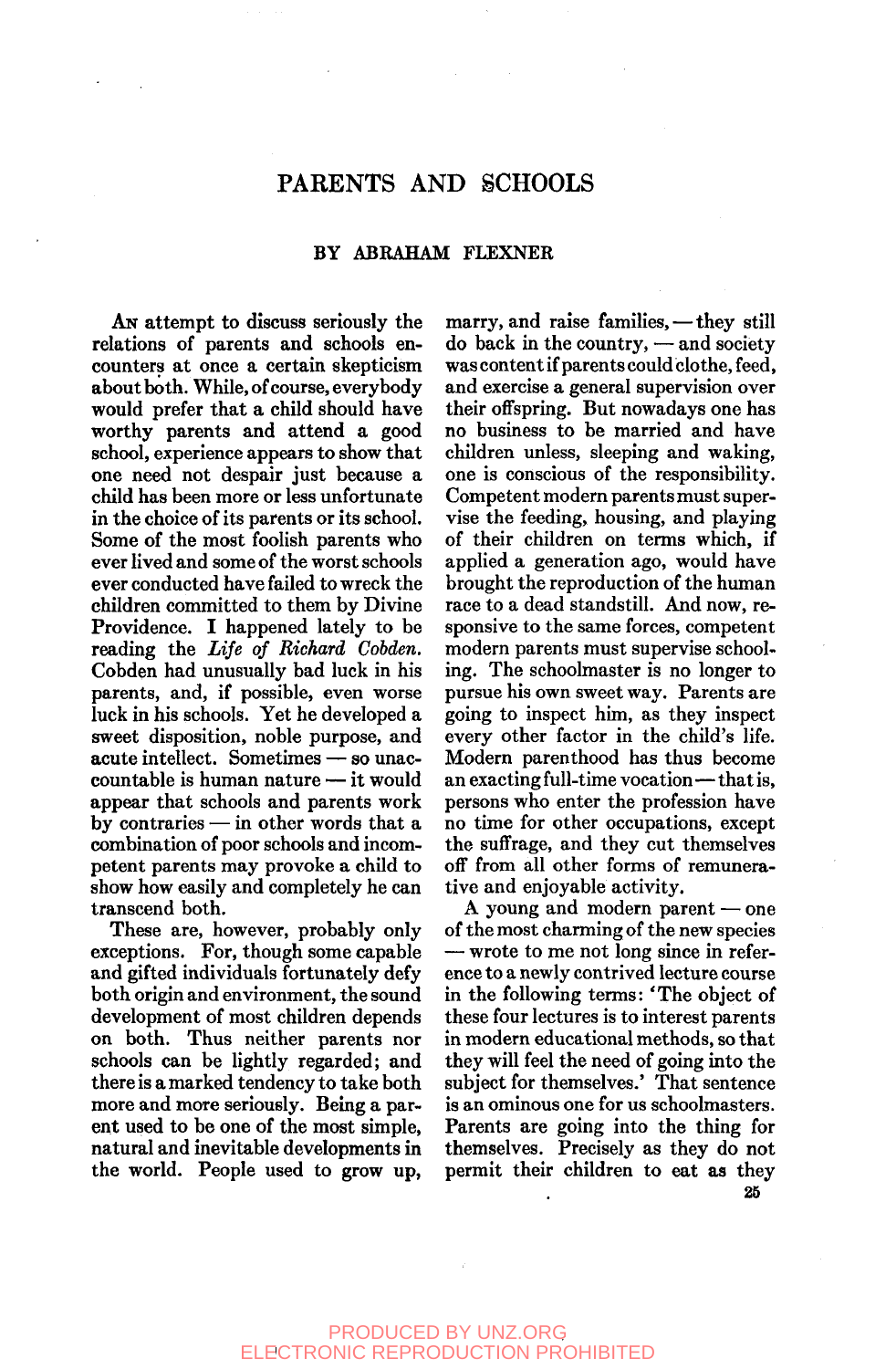please, or to play as they please, so they are not going to let teachers teach as they please.

Intimate contact between parents and schools is likely to have important consequences; but, in the first instance, a certain amount of discomfort is apt to result from the lack of an agreed formula regulating their relations. It is understood that parents and schools should cooperate in solving their common problem; but how far they are to defer unquestioningly to each other, or just where they should exercise a separate authority, is not obvious. If parents are indifferent, the schools suffer from loss of contact; if parents are meddlesome, the schools lose in authority and continuity. Is there no way out of these apparent inconsistencies? To tell parents that they must participate and in the next breath to depict the dangers of participation is not very illuminating or helpful. What then may a wellmeaning, conscientious parent safely do, so as to meet the demands of her conscience, and her obligation to the profession, without upsetting the apple-cart?

 $\mathbf{I}$ 

Before proceeding to wrestle with this question, I wish to emphasize two points. In the first place, I shall take for granted that in all that concerns school habits it is the duty of parents to comply conscientiously and vigorously with whatever the school demands. Of course, children must be on hand promptly in the morning, having had long and refreshing sleep; of course, they must not ask to be excused to go to Florida or the horse show. Obedience and regularity are just as important as they are obvious — important to the school, because otherwise there can be no continuity of effort; important to the child, because in this way the child gets into the way of being orderly and conscientious. If I make no further allusion to this subject, it is not because I think it unimportant, but rather because I think it so important that our discussion cannot proceed at all unless it is taken for granted.

The second point bears very closely on my entire argument. I am going to try to tell parents how they may legitimately influence technical school procedure. It may fairly be inferred from this that I am not very happy about education, and, in order to be quite frank, I shall confess in advance that I have grave doubts — very, very grave doubts — as to the soundness or value of a very large part of our school procedure. These doubts have not risen lightly; they represent the outcome of some twenty-five years spent in teaching, in observation of teaching, and in efforts to find out what teaching accomplishes. Now, at the same time that I avow in advance my conviction of the futility, wastefulness, and unwisdom of much of our education, I wish with all possible emphasis to declare that teachers and only teachers can effect the necessary improvements. Running a school or a class is a technical or expert job. It cannot as a rule be done by an untrained person; and untrained people, seeking to break in, are likely to do more harm than good. The school situation, indeed, resembles the situation in medicine fifty years ago. The practice of medicine at that time was atrocious; but it had to be improved, and it was improved by doctors, not by laymen. I shall not spare the schools; but schools must be improved by schoolmen—and they will be.

We have then reached this point. Intelligent parents wish to have a say in the education of their children. But schools must be conducted by trained persons. The training of these persons is, however, largely antiquated. Are we not deadlocked?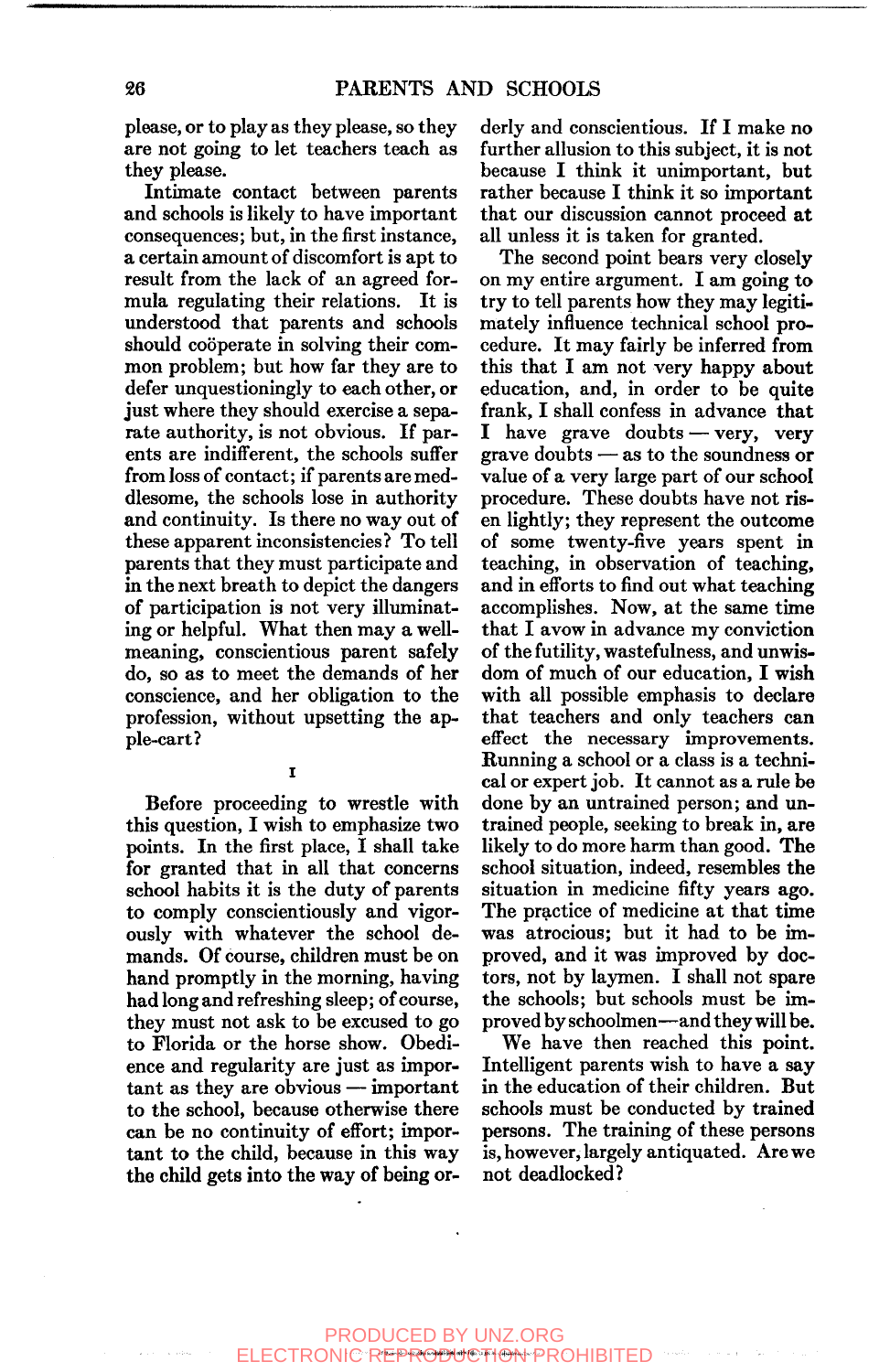I think not. Parents cannot tell teachers what to do or how to do it. But what they can do is to ask questions. They can, like the man from Missouri, require 'to be shown.' At first blush, this may not look like very much. But if my readers will bear with me for a moment, perhaps they will see that the right and the duty of asking \*to be shown,' of asking persistently and continuously' Why?' ' Why?' gives parents all the leverage they need or can use in making over the education of their children.

Our schools could not be perfect. I won't even stop to argue that they can all at a bound make themselves much better than they are. Parents cannot possibly make many practicable suggestions by way of improving them. But just because we all know so little, just because schoolmasters are so hampered by tradition and organization, just because parents are so helpless in making practicable suggestions, for these very reasons the complacent following of traditions is the most inexcusable of attitudes. The schools which are now too conventional, too complacent, too free from deep-seated and unhappy doubts, should be tentative, inquiring, investigating, skeptical in their point of view. They will be assisted in becoming tentative, inquiring, skeptical, and experimental if parents will, year after year, make them tell *why,*  make them show *why.* For when people are called on to show why, they begin to look into what they are doing, and out of this critical scrutiny will come doubt, invention, and finally something living in place of something long since dead.

Most teachers do not really know *why* they teach this or that subject; nor, given the subject, do they really know why they teach it in this or that way, at this or that time. In this respect, they are like most other people, who

do not think things through. But as teachers have a large creative opportunity, it is fair to expect them to deal thoughtfully and resourcefully with their problem; just as, for example, it is fair to expect the same of a physician.

The Mayo Clinic at Rochester, Minnesota, is suggestive in this connection. To the Mayo Clinic, in that remote little village, scores of patients, accompanied by friends or relatives, resort daily from all parts of this country and from other countries, for medical and surgical advice. The medical and surgical examinations are made with all possible thoroughness, after which the physician or surgeon takes the time to explain to the relative or friend in attendance just what the doctors think is wrong, and why they think so, and what they propose to do about it. Suppose an operation is performed. The relatives, if willing, are taken into the pathologists' laboratory, where the tissues are examined, and no pains are spared to make them understand the significance of what they see. In case of death, a post mortem is almost invariably conducted and the same procedure is followed, if possible. These excellent physicians and surgeons thus regard it as part of their duty to show not only 'what' but 'why.' They do it in part to satisfy the patient's family; but partly too because it is good discipline for the doctors and surgeons themselves. For when a surgeon knows that he must explain why, he is bound to observe and to think more clearly. So, in the long run, the Mayos and their staff have been made more observant, more resourceful, more thorough, because they knew they would have to explain whatever they do.

If laymen can thus after a fashion be led to understand pathology and surgery, should not parents be able to understand why their children must do this or that in school?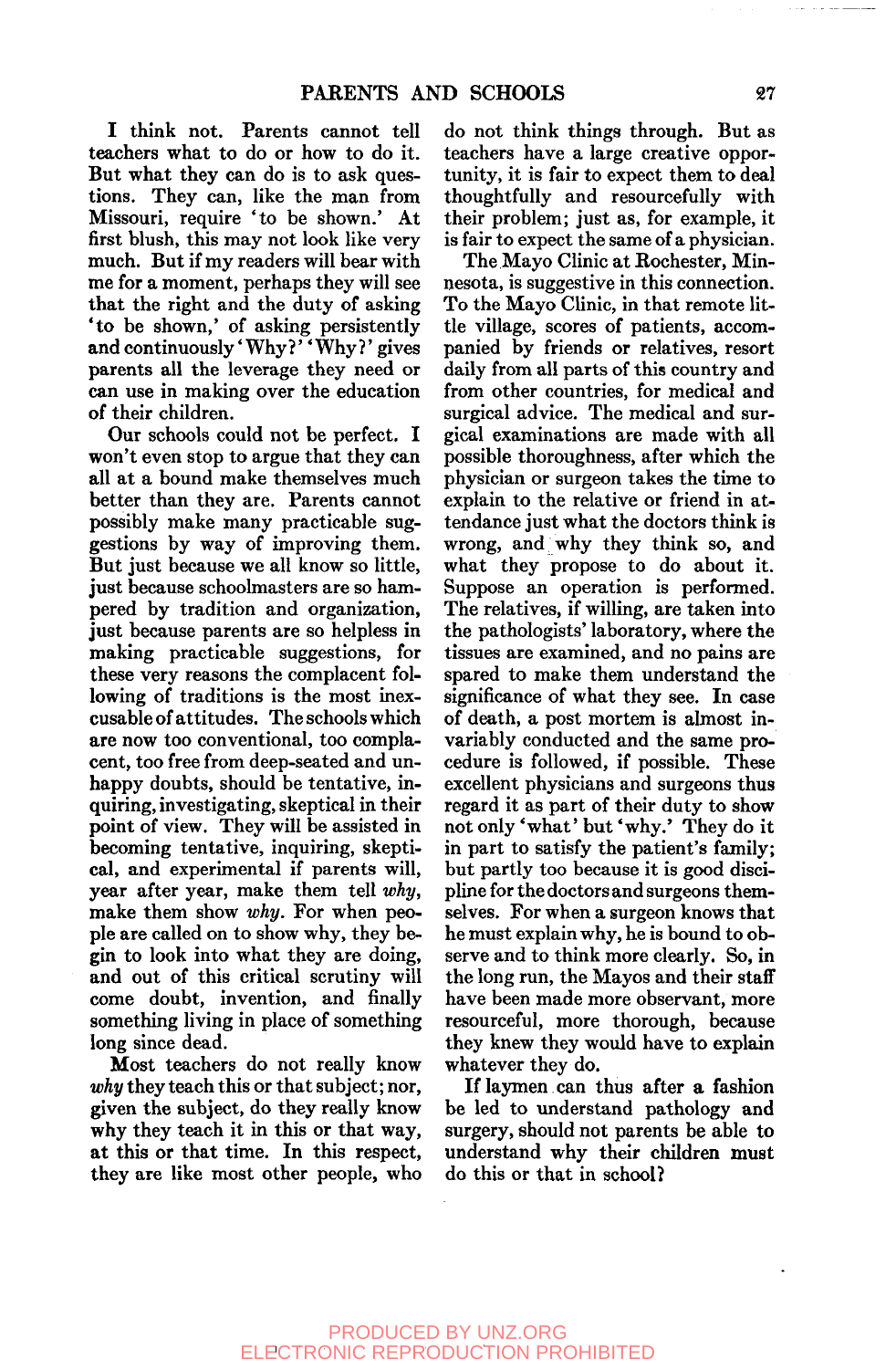Take, for example, the study of Latin. I do not think it would be well for a mother to say, 'I believe in Latin' or 'I do not believe in Latin,' for, if she did, she would perhaps be assuming just as unintelligent an attitude as is assumed by some teachers of the subject. But nevertheless she must question the study of Latin; she must insist on being shown. She should say to the school principal and the Latin teacher, 'Of course, I am quite eager to have John or Sally study Latin, if it is best. But won't you please tell me why?' Only one or two answers are likely to be given. Let us assume that the principal or the Latin teacher avers that children study Latin because of the mental discipline that it affords. Now 'mental discipline' is a very impressive phrase. We have all been silenced by less ponderous artillery. Still, if a mother is resolved to be shown, she must stand her ground. I figure her therefore as saying quite imperturbably, 'Mental discipline? What evidence is there that the study of Latin gives mental discipline?' And she might go on to say, perhaps, 'My brothers studied Latin as boys; my husband did, too. Are they mentally disciplined? Is John or Sally going to get the same kind of mental discipline that my brothers and my husband display? And if my brothers and my husband are not mentally disciplined, why are n't they — for they studied Latin?' And then she might call to mind some of her friends' children, one always has opinions about the mental and moral discipline of the children of one's friends, — and she might ask to what extent Latin is contributing to the peculiar brand of mental and moral discipline which they exemplify.

The subject is not yet exhausted. We all know people who have not studied Latin. Are they or are they not mentally disciplined? Is Mr. James J. Hill mentally disciplined? If so, he received

his mental discipline through something else than Latin. It would be worth asking the Latin teacher therefore whether he has ever considered the possibility or feasibility of an alternative to Latin as a mental discipline whether there are any ways of getting mental discipline except through Latin; and if so, what they are? Are there conceivable or imaginable or, as in Mr. Hill's case, actual ways of disciplining the mind that  $are$  — shall we say – less slow, less uncertain, to some persons at least less repugnant, than Latin? Is it possible to get any mental discipline through subjects that have also other uses or advantages? How does the teacher know whether there is or not? Did he ever try?

Intelligent mothers might also ask this question: who gets the most discipline from Latin — the child who works hard and never really succeeds, or the child to whom it comes easy, so that he never has to work hard at all? And, by the way, how do bright children get any mental discipline anyhow? for if things come easy, is n't the disciplinary exercise slight?

The other conceivable answer to the question 'Why?' in reference to the study of Latin is culture. Let us see. Boys and girls read six books of Virgil as a cultural exercise. How many are at the close of the process cultivated enough to read the remaining six for themselves? What other Latin authors do they read when relieved of compulsion — or deprived of 'ponies'? Or has the study of Latin refined and improved their English taste? What books do they read? What musical shows do they frequent? Would the literary quality of undergraduate journalism be worse if the editors had not studied Latin? The cultural argument had better not be pressed; 'mental discipline' is safer!

All parents can ask questions. They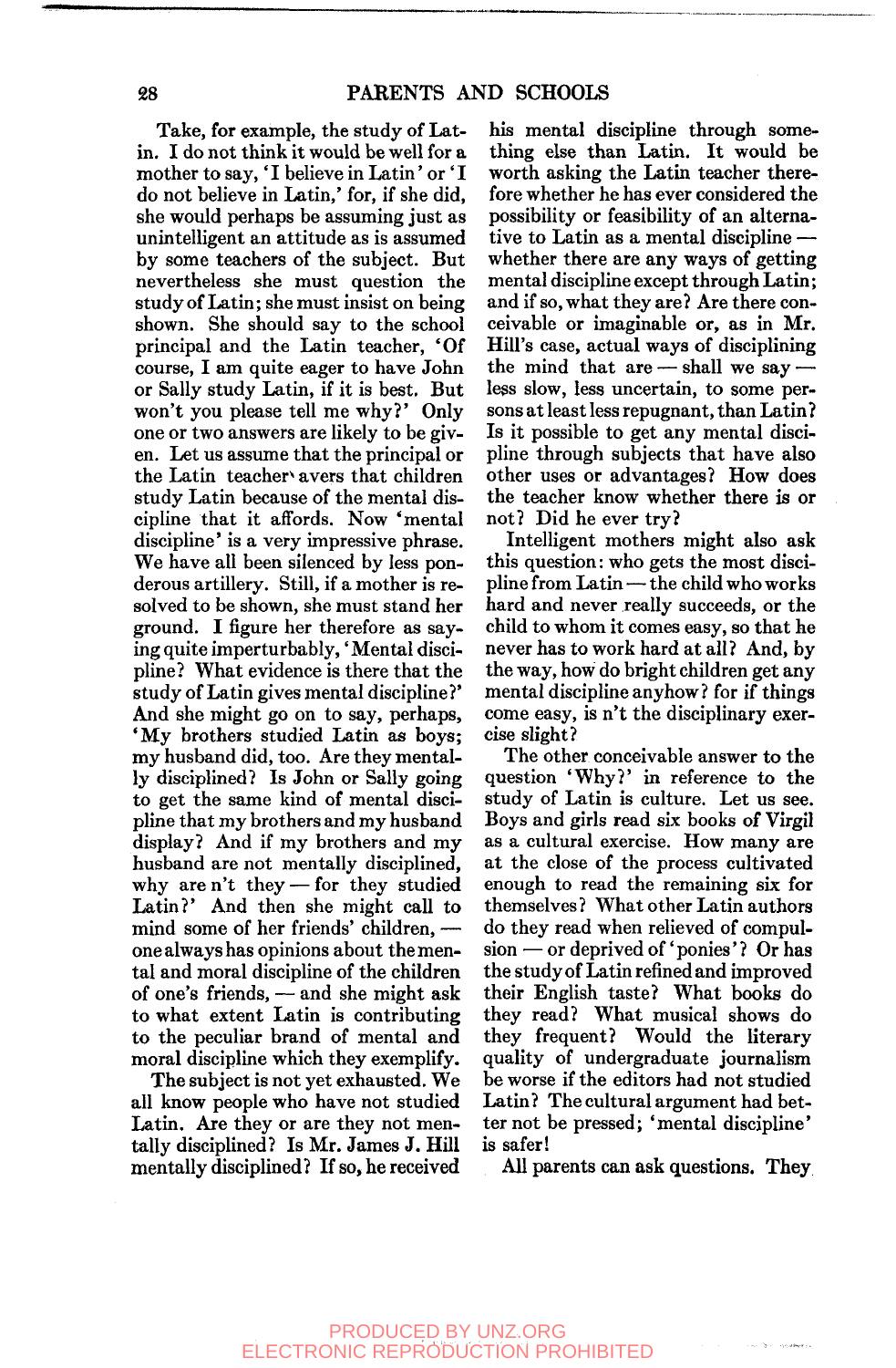can ask them about Latin, about algebra, about plane geometry, about grammar, about home work. And if parents demanded, not that the schools modify their practices or their programmes in any particular way, but merely that every principal and teacher should be able to tell *why,* the curriculum would get an amount of critical scrutiny from teachers such as it is not now getting and never has got. For the truth is that our more or less monastic course of study has survived, in part at least, because it has become a fetich, because successive generations have gone on teaching it, without looking for specific results.

**II** 

This procedure will in time have this effect; it will put an end in education to the age of faith; it will usher in an age of inquiry, reason, or demonstration. Changes like this have already taken place in other domains. It is not only in education that men have been chained to a routine, never critically examined or only superficially examined. Doctors once practiced blood-letting for precisely the same reasons that teachers still teach cube root in arithmetic— namely, that others had done it before. In the South — perhaps too in the East — mothers used to give successive generations of children every spring a nauseous dose of molasses and sulphur. They said it 'purified the blood.' The words—'purified the blood' —were regarded by these mothers as an argument not open to question. Would any one have the effrontery to deny the importance of pure blood? Could any one prove that this mixture did n't purify the blood? But ultimately science insisted on going behind the words. It soon showed that people who spoke of 'purifying the blood' had no clear conception of what they meant; also that a mixture of sul-

phur and molasses might upset the stomach, distort the child's countenance, and agitate his oesophagus, but that it did nothing to his blood. ' Mental discipline' has, as a phrase, had the same effect as 'purifying the blood,' and has now to be brought to book.

All proposed reforms have the same experience. They are in the first instance halted by hoary phrases. Legal reforms, political reforms, theological reforms, and educational reforms, all alike make no headway until they challenge certain words and phrases, and succeed in showing that these words and phrases do not embody ideas, but are mere make-believe. The phrase 'mental discipline' belongs in this illomened category. The facts are probably as follows. Anything one studies represents a positive acquisition in a special kind of knowledge, habit, and skill; and the child who has learned a particular thing can learn other things of the same kind somewhat more readily in consequence. For reasons that need not be discussed here, it seems not improbable that the learning process has to a slight extent general as well as special consequences, so that any kind of education may be better than none at all. Therefore if a child learns some Chinese, he can undoubtedly acquire more Chinese with a reduced expenditure of energy. To some extent also the learning of Chinese may help him to learn other things. If, however, the doctrine of mental discipline as formerly held be sound, the mind can be so trained by the study of Latin and geometry that power acquired through the study of Latin and geometry will be effective in any other study or emergency that the child may subsequently encounter. Now, it is perfectly fair to say that at this time psychologists no longer hold the doctrine of mental discipline in this form. And, indeed, it is extremely fortunate for most children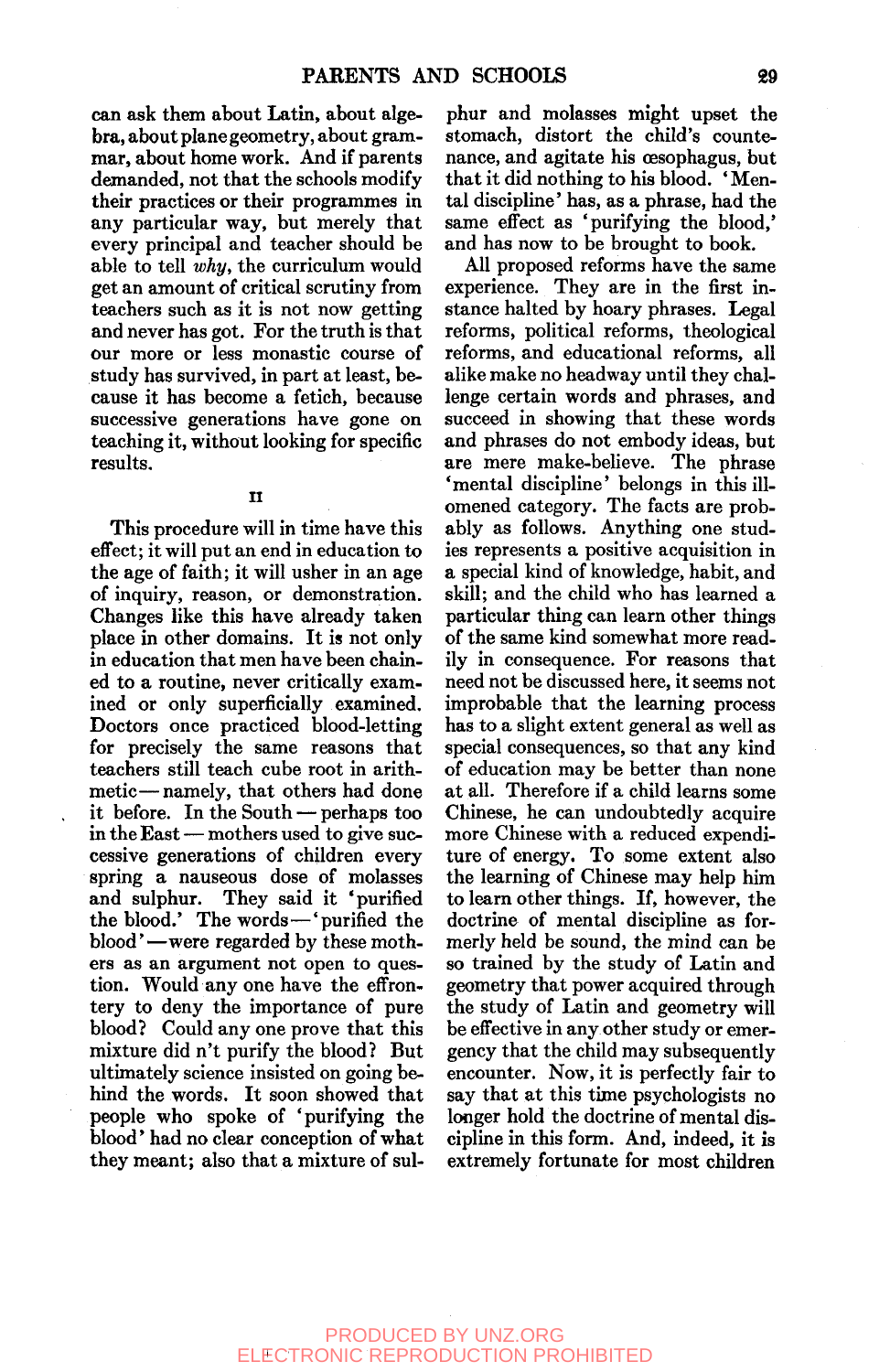that mental discipline does not 'carry over' in the way that teachers of Latin and algebra are prone to believe. For, if it did, most children would carry over from Latin and algebra, not good habits, but bad habits. For most students of Latin and algebra as a rule fail to learn those subjects; they fail even to make systematic efforts to acquire them. On the contrary, they fumble and stagger and guess all the way through. If, then, pupils should transfer from the study of Latin and geometry to their other activities the methods pursued in studying Latin and geometry, only in very few instances indeed would this prove to be a matter for congratulation.

If one does not study things because they' train the mind,' why, then, should one study them? The answer is extraordinarily simple: one studies things because they *serve a purpose*. I do not say, mark you, a *useful* purpose, but a purpose — a valid purpose, a genuine purpose, not a make-believe purpose. Mental discipline is not a valid or genuine purpose—it is a make-believe. Meanwhile the number of purposes, of genuine, valid purposes, is simply infinite. Learning to read Virgil is, of course, just as valid a purpose as learning to play a symphony, or to bake a pumpkin pie. The test is, however, not, did the student get mental discipline? but, can he read and enjoy Virgil? can he play the symphony? will some one eat the pie? And because people rarely care to read Virgil, because almost none of the thousands who study Latin ever can or do read Virgil, therefore, in so far as they are concerned, studying Latin has no purpose. So again, schools must teach arithmetic in so far as it serves a purpose, and just so much as that purpose requires, and not a jot or tittle more.

There are indications that, when the process of asking why is completed, it will go hard with some of the time-honored elements of our monastic curriculum. Some years ago. Professor Judd of Chicago summarily lopped a whole year off the elementary school of which he was the head. Nothing happened except that a year was saved. The children now learn just as much and they learn it just as well as when they had the extra year. Boys and girls who go to college from that school now do on the whole as well as those who had a year more of training. So far as results go — and the results have been studied with scientific care  $-$  it is like slicing off the end of an earthworm: the earthworm never finds it out.

Onewonders what will happen to formal grammar study in the age of reason the coming of which will be accelerated by asking why. Sometimes it is urged that formal grammar teaches children to write and speak correctly; but as all Americans have studied formal grammar, including newspaper reporters and saleswomen, there would appear to be no guaranty that formal grammar study leads to correct habits of speech. On the other hand, I once knew a school where for fourteen years not a minute was spent on formal grammar, and, like the worm who does not miss a slice or two, no one ever knew the difference. I suspect that formal grammar is in for trouble when parents begin to insist on knowing why.

Arithmetic is another subject sorely needing to be questioned. There is, of course, no doubt that people need to know how to manipulate a few figures and how to calculate simple interest. But how much more do they need to know? Do they need to know how to calculate the cost of plastering and carpeting, for example? And if they do not need to know these things, why are they taught? Does this sort of thing also constitute mental discipline?

Euclid is a gentleman from whom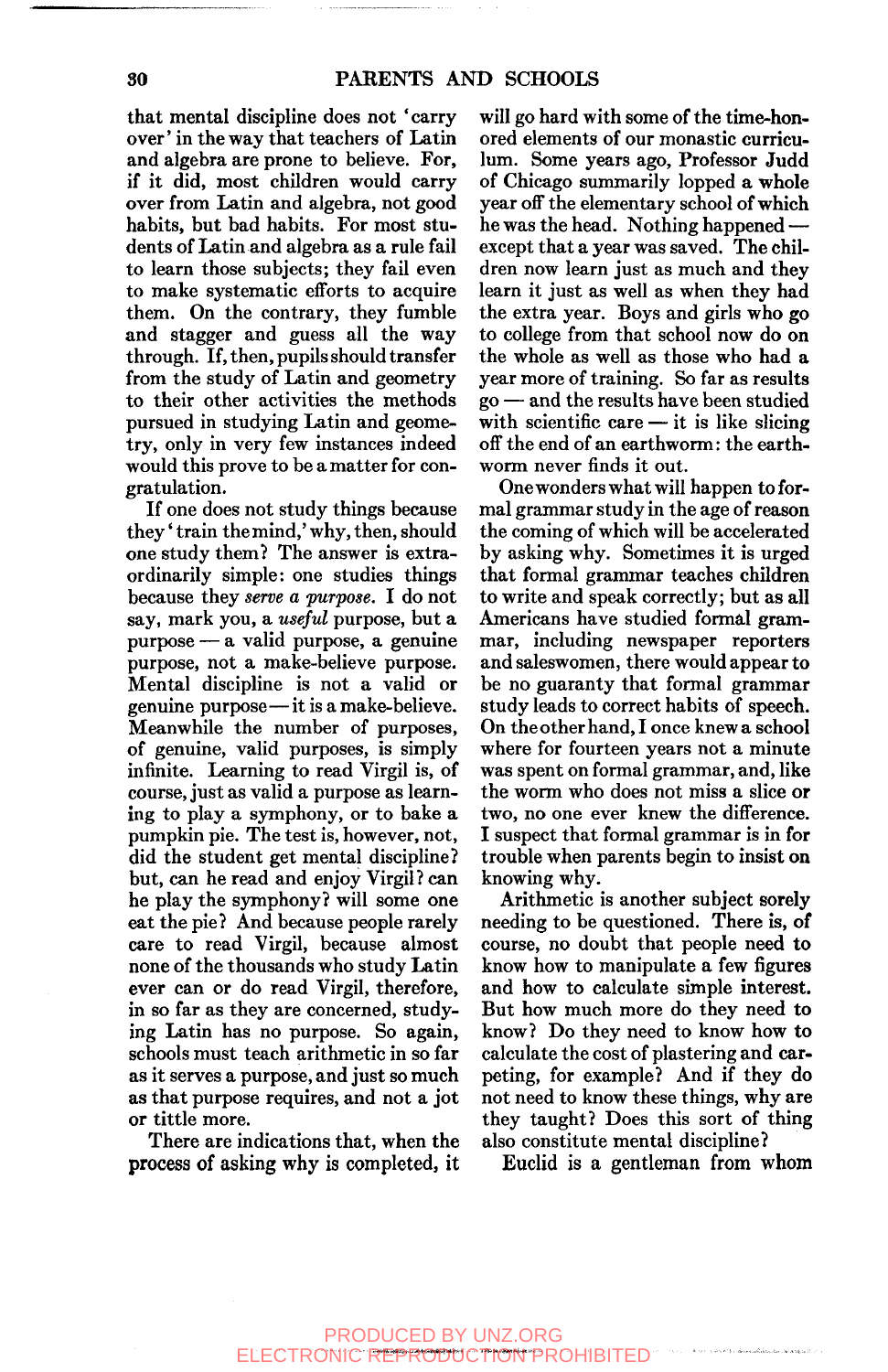credentials ought also to be required. He has long held a prominent place in education as a matter of tradition. 'Just why should John or Sally study plane geometry, and indeed how does it come about that they are studying it?' That is a question which cannot be put too plainly to teachers of mathematics. I shall consider for a moment two possible answers: Geometry is useful, you may be told, or geometry affords excellent mental discipline. Geometry is useful. Well, how useful and in what ways? Professor David E. Smith, Professor of the Teaching of Mathematics in Teachers College, tells us,' Not more than twenty-five per cent of the propositions [in geometry] have any genuine applications outside of geometry.' And a distinguished physicist has assured me that the seventyfive per cent of propositions that are of no use are not even needed to prove the twenty-five per cent that are of some use. The teachers of plane geometry have therefore a very considerable task if they are going to justify the time spent on geometry on the ground that geometry is useful. Nor is their task easier if they take the other horn of the dilemma. Suppose one did get'mental discipline' from geometry. Is it the sort of mental discipline that life calls for and gives? Geometry as taught is a deductive science; that is, from certain assumptions called axioms and postulates a long series of propositions is developed. If the study of geometry really developed that kind of thinking, whom would it help but lawyers? For practical life calls for a very different type of thinking. In actual life, people observe — or they should observe and on this basis make a limited inference, which leads to action; if the action taken fails, they observe further, construct other hypotheses, and act again. It is the method of trial and error.

If there is to be any mental discipline, ought it not to be of the type represented by science rather than the type represented by the conventional treatment of geometry? At the very least, therefore, asking why will bring about marked changes in the treatment of elementary and secondary-school mathematics.

Parents may also find it worth while 'to be shown' in the matter of home work. A good many experiments have been made as to the comparative merits of having or omitting home work, with a general consensus of opinion unfavorable to home work for less mature children. Supervised study in school appears to save time and energy and also to improve results. I do not urge parents to forbid home work, for I am, as I have said, opposed to direct interference by parents. But I think they should require teachers to explain why the fumbling efforts of little boys and girls at home are supposed to be good for them. I think, too, they may fairly expect teachers to know what has been accomplished without home work, and to explain why, notwithstanding, they adhere to the routine way, if adhere they do.

It is not necessary to labor the point further. I have tried to show that education, whether sound or unsound, is based on assumptions that ought nowadays to be questioned, and that the chief use of a parent in the matter of education is to ask questions that compel teachers to take up a critical attitude toward the tasks they impose. As soon as that attitude prevails, a school will resemble a clinic, and the teacher, like the physician, will look for the specific results of her work in the bearing and development of the individual child. What do parents care whether, generally speaking, Latin does or does not give mental discipline? The one question for them is this: What is Latin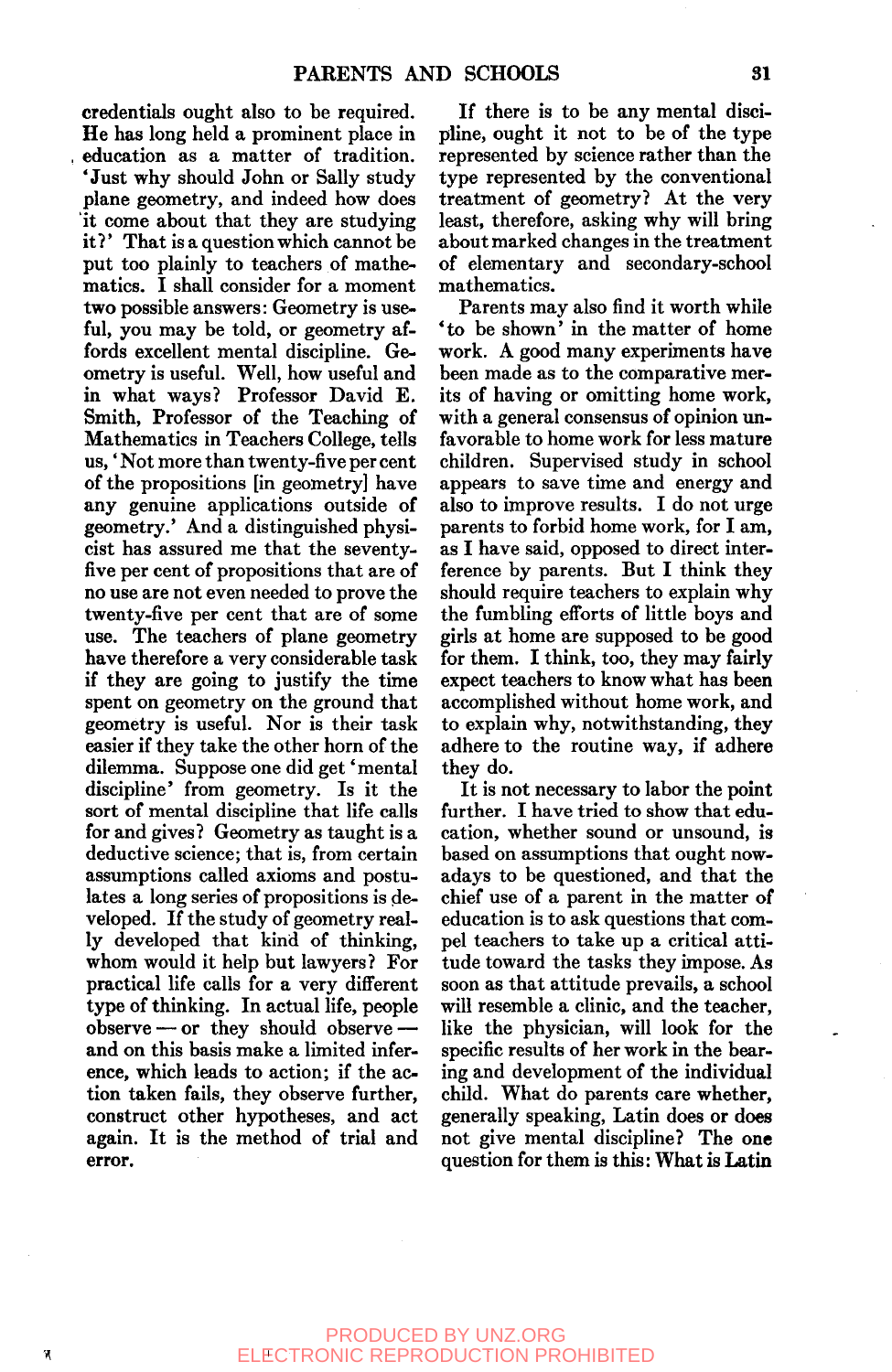doing for my boy or girl? If a favorable effect cannot be demonstrated, how are they helped by the complacent assurance that, generally speaking, Latin is a grand thing for mental discipline, and has been ever since the fall of Rome if Rome really ever fell!

Perhaps I can make this point even clearer by an illustration. Modern mothers all know something from experience about the feeding of children. All normal children nowadays present special problems in the matter of diet. And many parents in these emergencies have consulted, let us say. Dr. Holt. We can imagine Dr. Holt, after examining a child, asking, 'Do you give him milk?' 'Alas,' says the mother, 'he does n't assimilate milk.' ' Well,' asks Dr. Holt, 'do you give him eggs?' 'Alas,' says the mother, 'eggs are poison to him.' Does Dr. Holt then say: 'Milk and eggs are the staple food of childhood; if your child can't digest milk and eggs, then a world created on the theory that they are good for children is no place for your darling?'

This answer would be precisely in line with the contention of the schools that Latin is good mental discipline. Whether it is or not, is a question to be settled afresh in every individual case, and it is a question to be settled by objective proofs. Milk and eggs are good for children if children grow fat on them; Latin is good if children thrive mentally on it. If a child does not thrive on milk and eggs, it is the doctor's problem to discover something that he will thrive on — bananas, for example. If boys and girls do not develop in love of learning and keenness of intellect on Latin, then the school, instead of folding its arms and calling them failures, must find out what will develop them. When schools take this attitude, they will be clinics — clinics where children are observed, and where indications of failure will be regarded in the first instance as impeaching the school rather than the child or his parents; clinics where all the resources of modern knowledge and all varieties of modern activity and experience will be utilized in the effort to save children whom educational bloodletting, or educational molasses and sulphur, will kill.

To the properly conducted school, then, every child is a problem, an individual problem, just as he is to the physician. And just as there are children whom the family physician cannot treat, so there are children whom the ordinary school cannot teach — defective and abnormal children who require such special treatment that special measures must be instituted for their benefit. But the common run of school failures represents, not the defect of the children, but theresourcelessness of the schools. Children fail in Latin: this may mean that, instead of studying Latin at home, they should have had supervised study at school; or it may mean that it is a waste of time for them to study Latin. Perhaps they ought to have been promoted in order to be able to study something else. This is what Mr. Spaulding did when superintendent of the Newton schools, and with marked success. Or, finally, a child may fail in Latin  $-1$  am assuming, you see, that it may be well for some children to study Latin — because the monotony of the school course depresses all his energies below the level at which he can succeed at anything.

The monotony of the school course! One could discourse almost endlessly on that theme. President Eliot has characterized the conventional school course as essentially monastic, as mainly a thing of words and symbols. Meanwhile, the world is full of objects, interests, problems, and our children abound in energy, spirit and desire! In *such* a world with *such* children, does it not stand to reason that an education in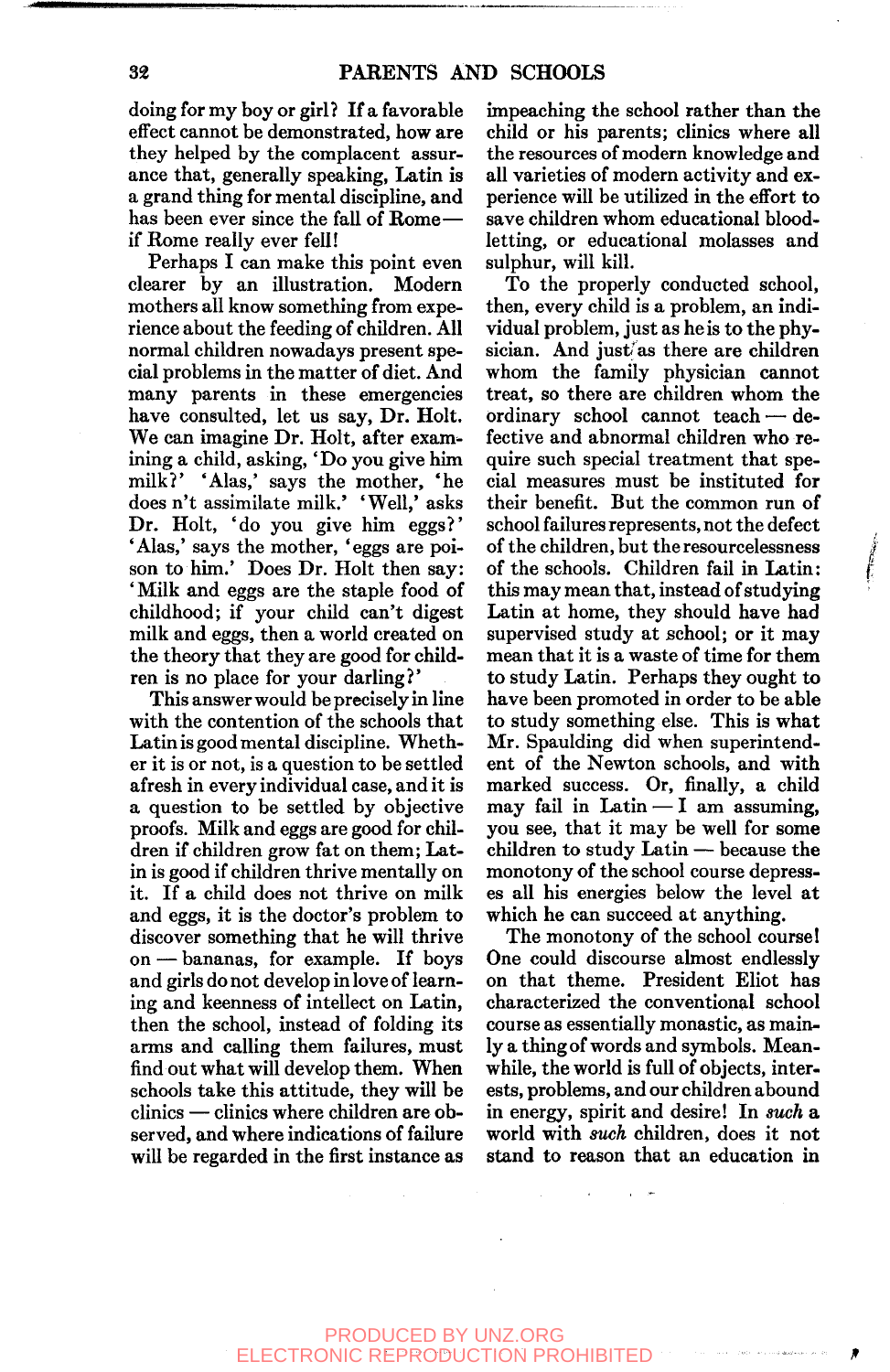words and symbols ought to be made to justify itself? Our children are granted annually a four months' vacation: how often does it happen that the spontaneous activities of the long vacation reflect and continue activities set up or developed at school? Typical is the case of a very capable boy who worked out for himself the mechanism of wireless telegraphy and had constructed a working wireless apparatus. Though he had taken high rank at school, there was no place in the school curriculum for his main interest. At school, he was getting *mental discipline*  through the commonly accepted studies — and nothing else. Meanwhile other children, less surely and effectively led by their own bent and capacity, spend a four months' vacation idly and aimlessly, because the schools, instead of organizing their normal interests, belabor them excessively with mere words and mere symbols.

Teachers may concede some force to what I am saying and still refuse to be held responsible. They may say, 'This is all very well. But what can I do about it? The school has a curriculum — I don't know whether the monks made it or not; all I know is that I did n't. I was taken in to do this or that. If I don't do it — some other person in my place will.' And the principal may say, 'What you are saying is, to be sure, an exaggeration, but it is not altogether without an element of truth. Still what can we do about it ? The children must go to college. And *VOL. 118-NO. 1* 

the colleges insist on Latin and all the rest of it.'

This explanation is somewhat beside the mark. I should not primarily blame schools for teaching any particular subject if, while doing what they are forced to do, teachers and principals were actively engaged in studying the results of their efforts and exhibiting them to the world. How many teachers of Latin and mathematics ever raise the question: What evidence is there that John or Sally gets any mental discipline from Caesar or algebra? 'The colleges have no business to run the secondary schools.' How many headmasters plainly tell them so?

Fortunately, teachers who desire to view their problems and activities in a scientific light need no longer suffer from loneliness. There is no dearth of men and women who are subjecting to analysis first this aspect and then that aspect of school work. And experiments are in progress, devised to ascertain and to test results. As this attitude of mind has come to prevail in medicine, so it must come to prevail in education. Mothers and fathers can hasten it if they will refuse to take anything for granted; if they will refuse to be overawed by tradition or large question-begging phrases; if they will refuse to allow their questions to be sidestepped. They have a right 'to be shown,' and there is something the matter if a school principal or a schoolteacher cannot convince them that there is a good reason 'why.'